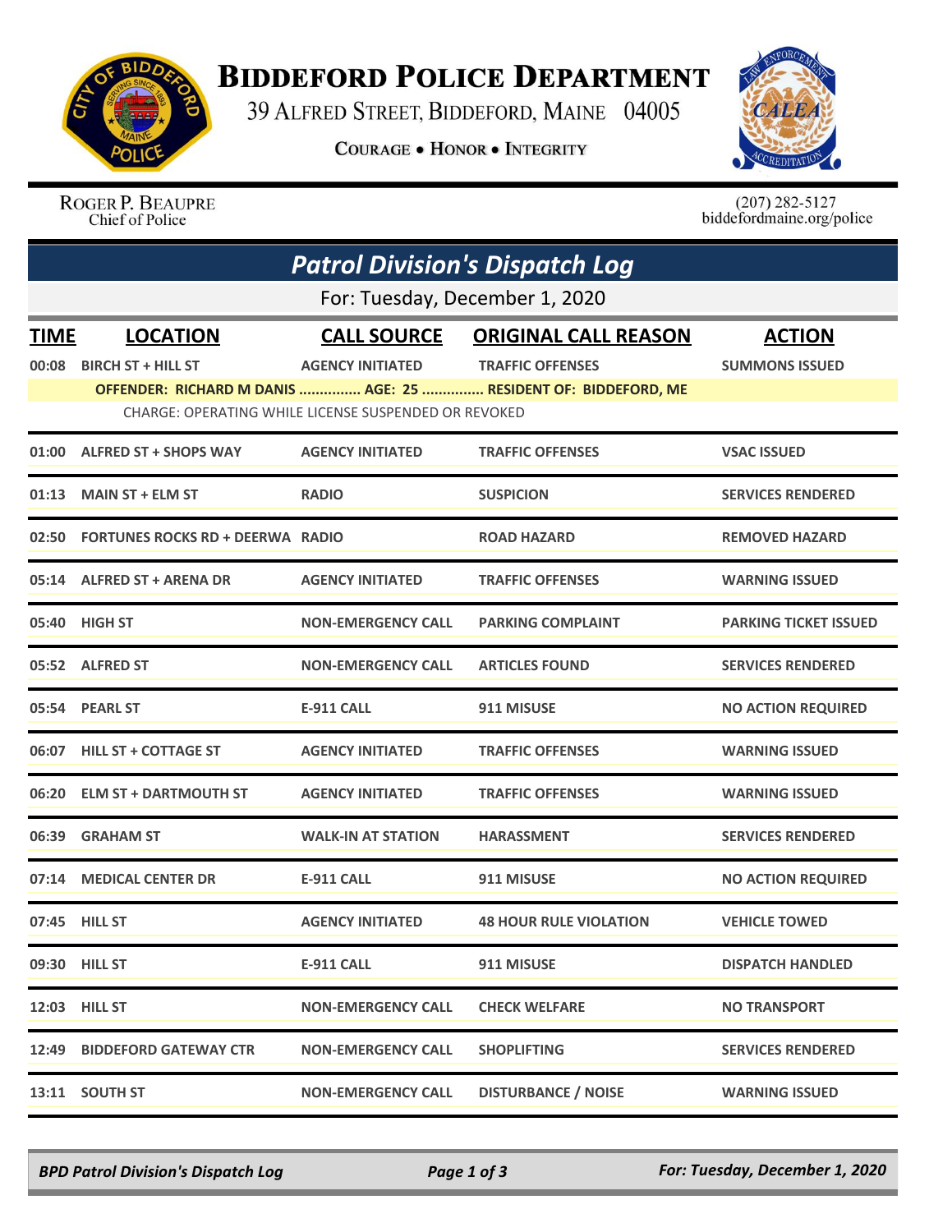| <b>TIME</b> | <b>LOCATION</b>                                                                | <b>CALL SOURCE</b>         | <b>ORIGINAL CALL REASON</b>                   | <b>ACTION</b>            |
|-------------|--------------------------------------------------------------------------------|----------------------------|-----------------------------------------------|--------------------------|
|             | 13:14 SEA SPRAY DR                                                             | <b>E-911 CALL</b>          | 911 MISUSE                                    | <b>DISPATCH HANDLED</b>  |
|             | 14:04 ST MARYS ST                                                              | <b>AGENCY INITIATED</b>    | <b>PARKING COMPLAINT</b>                      | <b>SERVICES RENDERED</b> |
|             | 14:12 SUMMER ST                                                                | <b>WALK-IN AT STATION</b>  | <b>DRUG</b>                                   | <b>SERVICES RENDERED</b> |
|             | 14:27 ELM ST                                                                   | <b>NON-EMERGENCY CALL</b>  | <b>HARASSMENT</b>                             | <b>NEGATIVE CONTACT</b>  |
|             | 15:15 ANDREWS RD                                                               | <b>E-911 CALL</b>          | 911 MISUSE                                    | <b>DISPATCH HANDLED</b>  |
|             | 15:56 SOUTH ST                                                                 | <b>NON-EMERGENCY CALL</b>  | ATTEMPTED/THREATENED SUICIDE NEGATIVE CONTACT |                          |
|             | 16:21 ELM ST                                                                   | <b>AGENCY INITIATED</b>    | <b>TRAFFIC OFFENSES</b>                       | <b>WARNING ISSUED</b>    |
|             | <b>16:21 PIKE ST</b>                                                           | <b>NON-EMERGENCY CALL</b>  | <b>ASSIST OTHER AGENCY</b>                    | <b>NEGATIVE CONTACT</b>  |
|             | 16:27 SULLIVAN ST                                                              | <b>NON-EMERGENCY CALL</b>  | <b>CRIM THREAT / TERRORIZING</b>              | <b>SERVICES RENDERED</b> |
|             | 16:33 SOUTH ST                                                                 | <b>NON-EMERGENCY CALL</b>  | <b>JUVENILE OFFENSES</b>                      | <b>SERVICES RENDERED</b> |
|             | 16:36 ALFRED ST                                                                | <b>E-911 CALL</b>          | 911 MISUSE                                    | <b>DISPATCH HANDLED</b>  |
|             | 16:52 ALFRED ST                                                                | <b>NON-EMERGENCY CALL</b>  | <b>CIVIL COMPLAINT</b>                        | <b>SERVICES RENDERED</b> |
|             | 16:59 LINCOLN ST                                                               | <b>E-911 CALL</b>          | 911 MISUSE                                    | <b>DISPATCH HANDLED</b>  |
| 17:05       | <b>MAIN ST</b>                                                                 | <b>WALK-IN AT STATION</b>  | <b>PAPERWORK</b>                              | <b>SERVICES RENDERED</b> |
|             | 17:14 ELM ST                                                                   | <b>NON-EMERGENCY CALL</b>  | <b>SUSPICION</b>                              | <b>SERVICES RENDERED</b> |
|             | <b>17:21 MAIN ST</b>                                                           | <b>NON-EMERGENCY CALL</b>  | <b>CHECK WELFARE</b>                          | <b>NEGATIVE CONTACT</b>  |
|             | 17:32 CHADWICK PL                                                              | <b>NON-EMERGENCY CALL</b>  | <b>CIVIL COMPLAINT</b>                        | <b>CIVIL COMPLAINT</b>   |
|             | 17:33 SOUTH ST                                                                 | NON-EMERGENCY CALL ASSAULT |                                               | <b>SUMMONS ISSUED</b>    |
|             | OFFENDER: JUVENILE - S  AGE: 13  RESIDENT OF: BIDDEFORD, ME<br>CHARGE: ASSAULT |                            |                                               |                          |
|             | 18:00 ALFRED ST + MARINER WAY                                                  | <b>AGENCY INITIATED</b>    | <b>TRAFFIC OFFENSES</b>                       | <b>VSAC ISSUED</b>       |
|             | 18:16 STATE ST                                                                 | <b>NON-EMERGENCY CALL</b>  | <b>CHECK WELFARE</b>                          | <b>SERVICES RENDERED</b> |
|             | 18:17 MAIN ST                                                                  | <b>AGENCY INITIATED</b>    | <b>PARKING COMPLAINT</b>                      | <b>SERVICES RENDERED</b> |
|             | <b>18:25 PIKE ST</b>                                                           | <b>NON-EMERGENCY CALL</b>  | <b>CHECK WELFARE</b>                          | <b>UNFOUNDED</b>         |
|             | 18:41 PLYMOUTH DR                                                              | E-911 CALL                 | 911 MISUSE                                    | <b>DISPATCH HANDLED</b>  |
|             | 18:55 HUBERT ST                                                                | <b>NON-EMERGENCY CALL</b>  | <b>CIVIL COMPLAINT</b>                        | <b>SERVICES RENDERED</b> |

*BPD Patrol Division's Dispatch Log Page 2 of 3 For: Tuesday, December 1, 2020*